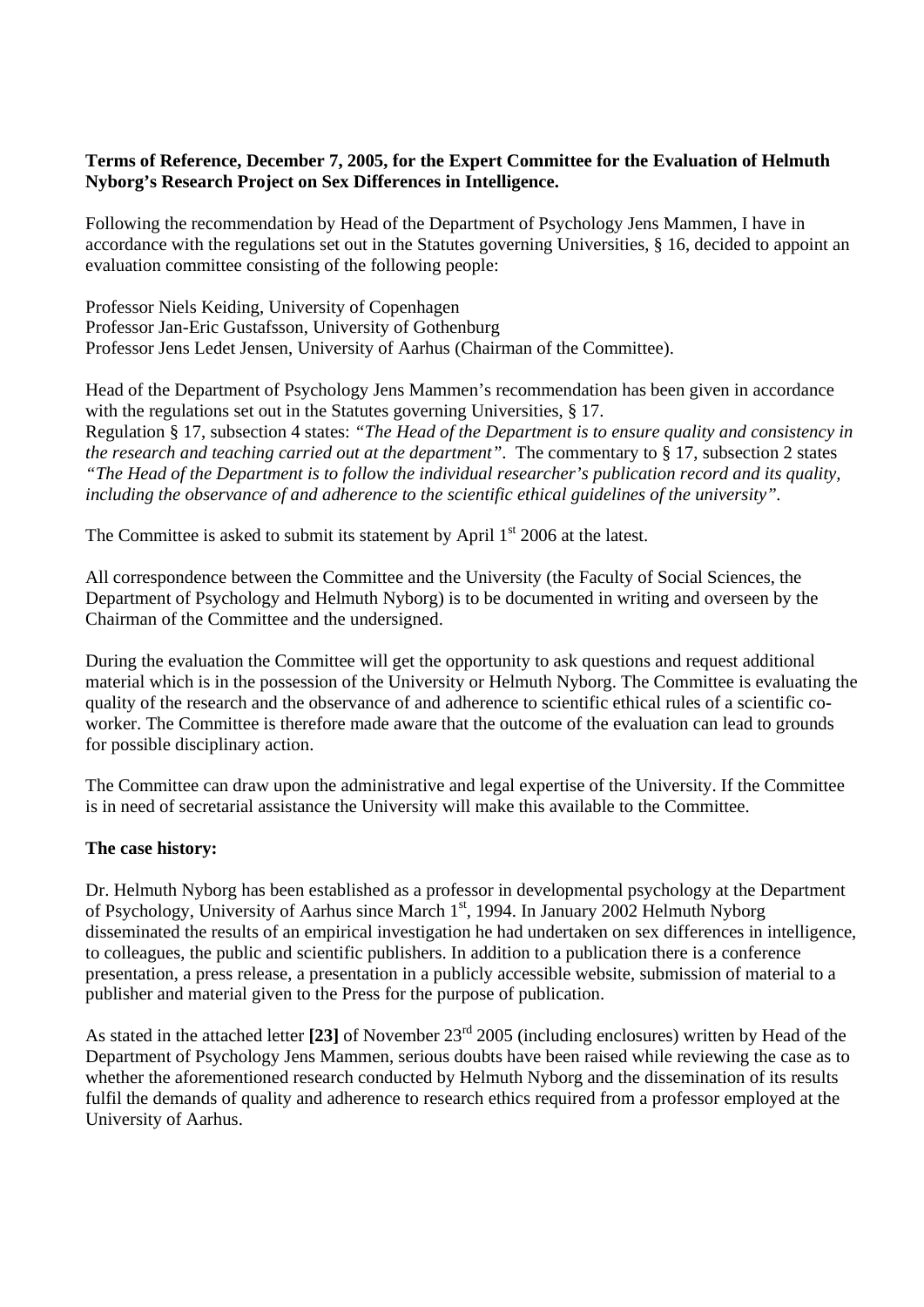## **Questions to the Committee.**

The Committee is requested to make an evaluation of:

the methods applied by Helmuth Nyborg when selecting and managing his data, and thereby evaluate the validity of the results presented.

the concordance between what Helmuth Nyborg has reported to the public and sent to publishers, and the actual selection and management of data.

Helmuth Nyborg's adherence to the demands which, according to the Committee, apply in the securing and provision of data for ones own published scientific results as they pertain to the type of investigation.

Helmuth Nyborg's adherence to other demands of scientific research (as they may arise), including publication of results, which the Committee deems applicable to an investigation of this type.

It would be especially useful if the Committee could answer the question stated below in relation to Helmuth Nyborg's research project.

Enclosure **[2]** contains Helmuth Nyborg's description of the research design and test battery and a table of results from his "Skanderborg project" indicating sex differences in intelligence in the population investigated. The tables of results were presented by Helmuth Nyborg in the Second Annual Conference for Intelligence Research (ISIR), December 6-8<sup>th</sup>, 2001, in Cleveland, Ohio. In addition to this the material relating to the 52 so-called adults was posted on Helmuth Nyborg's homepage which was publicly accessible between the 9<sup>th</sup> and the 11<sup>th</sup> of June 2004. Also, the same material is the basis for the results stated in Helmuth Nyborg's book published in 2003 **[3]** section 4.2.10, pp. 208-209, and for the manuscript **[4]** submitted in January 2004 for publication in the journal Personality and Individual Differences (PAID). The same material is included in the final version, August 2005, of the manuscript published in PAID **[22]**. With minor variations in the text the three aforementioned sources refer to the table material **[2]** as:

Nyborg, H. (2001). Early sex differences in general and specific intelligence: Pitting biological against chronological age. Paper presented at the Second Annual Conference for Intelligence Research (ISIR). Cleveland, OH, December  $6-8^{th}$ .

Helmuth Nyborg submitted a diskette **[8]** to the Department of Psychology containing the file *Children incomplete data set N=325 with id and Sex.sta*, which when read using Statistica Spreadsheet contains the data that is the basis for Table 3 and Figure 7 in the aforementioned material **[2]**. The data have subsequently been converted to an Excel file and afterwards to a pdf file by the Department of Psychology in order to provide a readable transcript **[9, children 325]**. The Head of the Department of Psychology Jens Mammen has via handwritten notes indicated on the transcript which subgroups in the design the data originate from.

The aforementioned handwritten notes are based on a schematic overview **[13]** worked out by the Head of the Department of Psychology Jens Mammen, based upon information provided by Helmuth Nyborg **[10]**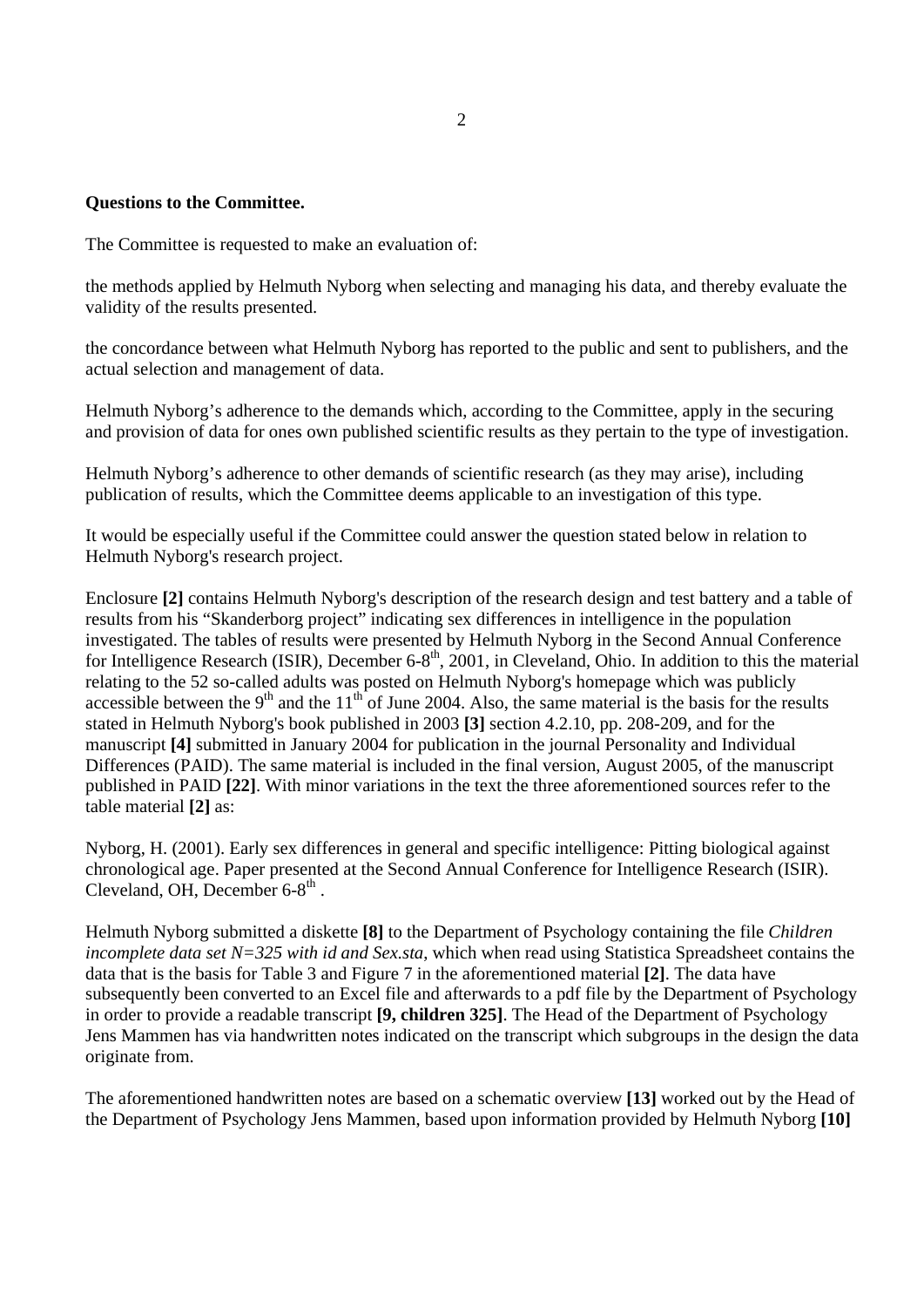concerning the research design and compared with the data files on the aforementioned diskette **[8]** and a data spreadsheet **[12]** relating to the first cross sectional investigation "fase 0".

In Table 3 and Figure 7 in enclosure **[2]** and in the manuscript **[4]** on p. 8, the number of studied children between 8 and 14 years is stated to be 325. *In what way, according to Helmuth Nyborg, does this relate to the data material used* **[9, children 325]***?* 

Helmuth Nyborg describes the applied method of calculation in **[6, 7, 19, 20]** with reference to **[0]**, which leads from the data material **[9, children 325]** to Table 3 and Figure 7 in **[2]**, including the application of "mean-substitution". *Is this method (taking reference from the conventional understanding and use of statistical methods) appropriate to the type of data presented?* 

Helmuth Nyborg describes a calculation error in **[7]**, which was entered into his calculation of the table material **[2].** *Is it possible, (maybe with assistance from Helmuth Nyborg), to apply the method of calculation described by Helmuth Nyborg, and the calculation error described by Helmuth Nyborg* **[7]** *to reconstruct Table 3 and Figure 7 in* **[2]** *from the data material in* **[9, children 325]**?

From October  $13<sup>th</sup>$  to December  $5<sup>th</sup>$ , 2004 (approximately) **[5]** and from December  $5<sup>th</sup>$ , 2004 (approximately) **[6]** Helmuth Nyborg posted the corrected calculations on his publicly accessible homepage. The diskette **[8]** that Helmuth Nyborg has given to the Department of Psychology contains the file *Children complete data set N=119 with id and Sex.sta*, which states to contain the data material which is the basis for the calculations. This file has been converted to a pdf-file via an Excel file by the Department of Psychology, for the purpose of transcription **[9, children 119]**, together with the handwritten commentaries on the basis of **[13]**. *Is it possible (maybe with assistance from Helmuth Nyborg), using the calculation method referred to by Helmuth Nyborg and omitting the aforementioned calculation error, to reconstruct the table material in* **[5]** *Table 1 and Figure 1, and in* **[6]** *pages 2, 3 and 7, including the brief description of results in* **[22]** *p. 506, from the data material in* **[9, children 119]?** 

*Is it also possible (maybe with assistance from Helmuth Nyborg), using the calculation method referred to by Helmuth Nyborg, to reconstruct the table material in* **[5].** *Table 2 and Figure 1 in* **[6]** *pages 5, 6, and 7 and in* **[22]***. Table 1, Table 2 and Figure 1 from the data material in* **[9 adult 62].** *Ref. file* Adult complete data set N=62 with id and sex.sta *on the diskette* **[8]***?* (Data from the 119 children are also presented in the figures).

Helmuth Nyborg states that Table 4 and Figure 8 in **[2]** has been calculated using the method of calculation described by himself, but with the stated calculation error from the 52 adults which is a subsample of the 62 adults in the data material **[9, adult 62].** *Out of this information can it be evaluated whether the 52 adults are a random sub-sample of the "62 adult sample"?* 

Helmuth Nyborg states that he continually included more and more people and data in his calculations, within the framework of the total design and the originally collected protocol material. *Does this method and the way it is administered, according to* **[10]** *and the minutes of meetings with Helmuth Nyborg on March 18, 2005* **[11]** *and April 26, 2005* **[14]** *and the following correspondence* **[15, 16, 17, 19, 20]** *live up to the demands of objective and neutral selection of sub-samples and to the expectations of transparency when selecting sub-samples?*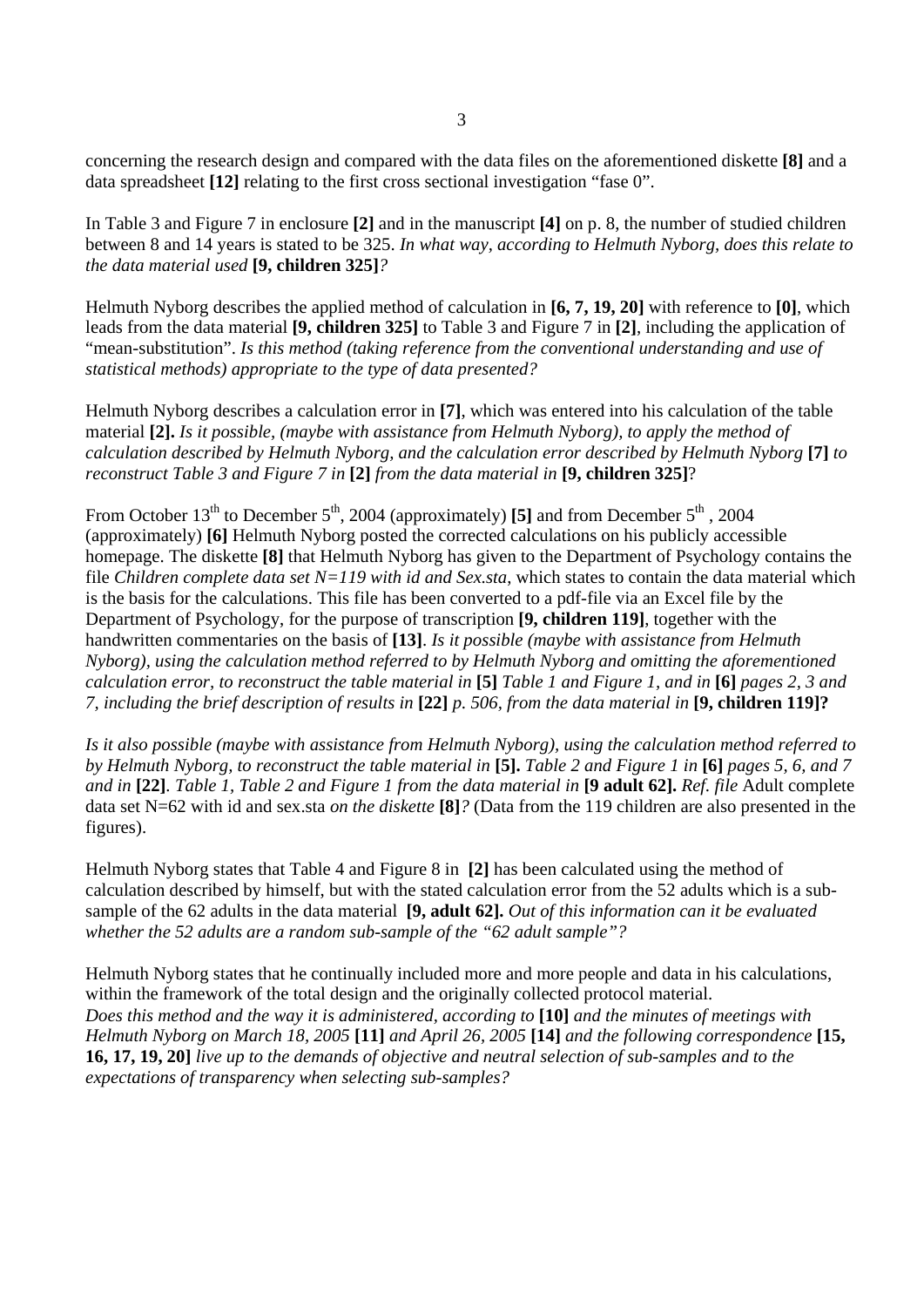*Is it plausible when using a standard degree of rigour in the management of the protocol material* **[8a]** *and the data material, that one could end up in a situation like the one described by Helmuth Nyborg in the minutes* **[11, 14]** *and the following correspondence* **[15, 16, 17, 19, 20],** *when he explains how the data for the original 52 adult participants cannot be extracted from the presented data of 62 participants and cannot be recreated in any other way?* 

*Is it in accordance with usual scientific practice when correcting a calculation error in published results, that one does not carry out and disseminate the correct calculation of the original data material?* 

In his book **[3],** section 4.2.10, pp. 208 – 209, Helmuth Nyborg presents a number of statements about his empirical study on sex differences in intelligence, including the following statement: *"Data on children participating in the cross-sectional parts of the study were included in the present analysis, as were data on children participating in the longitudinal part of the study, but who had been examined only once. The particular selection procedure resulted in a total of 376 children and adults, with an identical number of girls and boys in each category. All subjects were exposed to a large and varied battery of 20 or 21 ability tests"* [my italics]. Nyborg (2001), is referenced on p. 208 and in the reference list on p. 221, and is the material presented in December 2001 at the ISIR conference **[2].** Furthermore, Nyborg (2003) is referenced on p. 208 and in the reference list on p. 221 and is an earlier edition of **[4]**.

In the paper **[4]** submitted to the journal PAID Helmuth Nyborg makes a number of statements about his study. Reference is made to Nyborg (2001) **[2]** on p. 4 and two places in Table 3, plus the reference list on p. 20. On p. 8 there is a brief reference to the results from "cohort-sequential data for the 325 8-14 year old boys and girls".

*The committee is asked to evaluate the grounds for the arguments stated in the book* **[3]** *section 4.2.10 pages 208-209 and in the manuscript* **[4],** *in the material Helmuth Nyborg has made available, including the information he provides in the minutes* **(11, 14***) and in the following correspondence* **[15, 16, 17, 19, 20].** 

Yours Sincerely,

Tom Latrup-Pedersen Dean Faculty of Social Sciences

## **Enclosures (documents are numbered in chronological order in relation to the date of availability).**

(0) Jensen, A. R. (1998). *The g factor: The science of mental ability*, Westport, CT: Praeger.

(1) Statement to the Press given by Helmuth Nyborg in an email dated January 19, 2002 (16:05) to Danmarks Radio, Journalist Jette Aaes at Jyllandsposten, Journalist Nils Thorsen at Politiken, Ritzaus Bureau and the Head of the Department of Psychology Jens Mammen.

(2) The original material (10 pages) delivered by Helmuth Nyborg to the Department of Psychology, January 23, 2002.

(3) Nyborg, H. (ed.)(2003). The scientific study of general intelligence: Tribute to Arthur R. Jensen.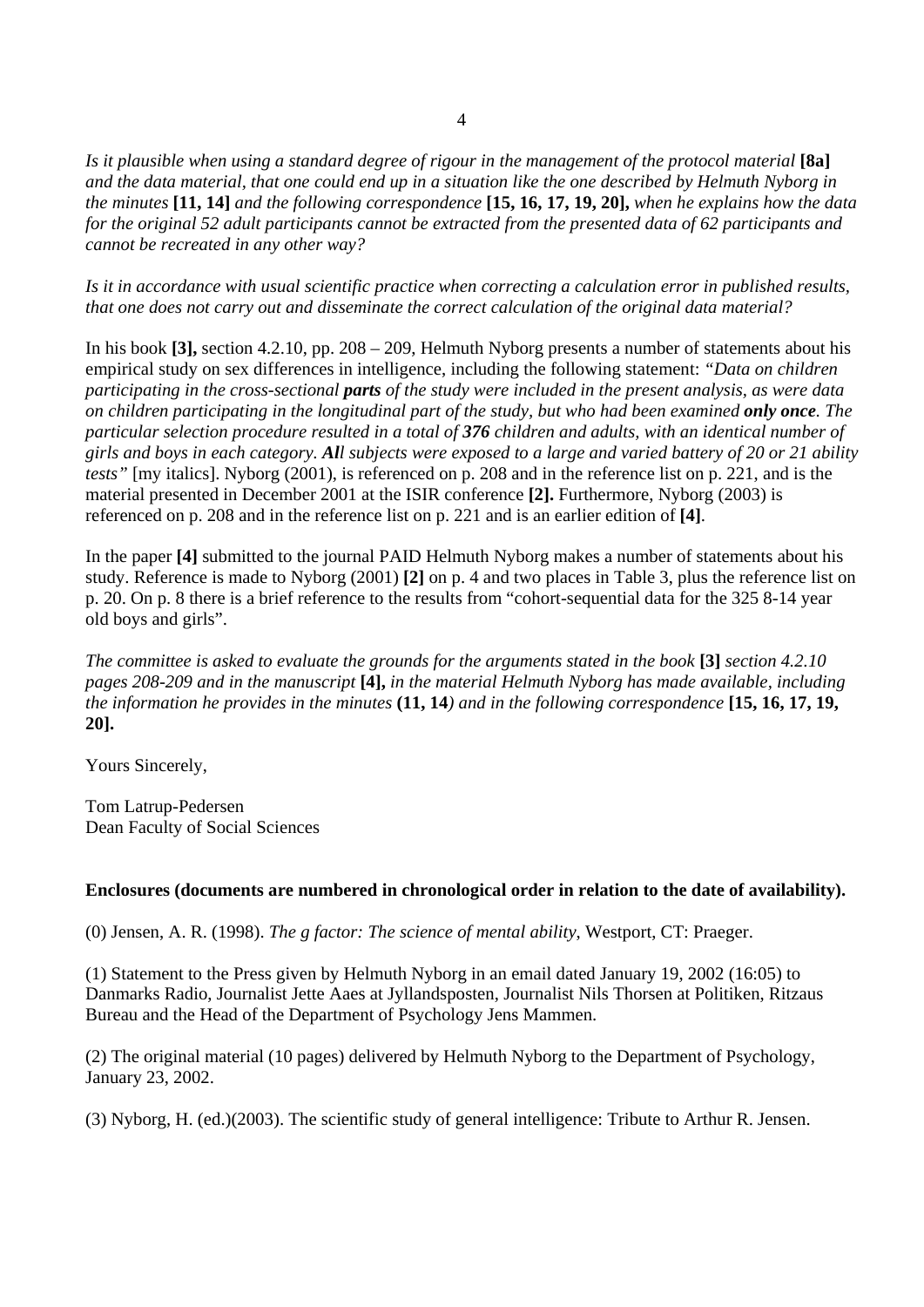5

Oxford: Pergamon/Elsevier Press.

(4) Helmuth Nyborg's manuscript dated January 5, 2004 entitled "Sex-related differences in general intelligence *g*, brain size, and social status", submitted to the journal *Personality and Individual Differences* (PAID).

(5) 5 pages of material posted on Helmuth Nyborg's homepage on the Department of Psychology website on October 13 (perhaps earlier) to December 5, 2004 (perhaps earlier).

(6) Material from December 5, 2004 (perhaps earlier) posted on Helmuth Nyborg's homepage on the Department of Psychology website under the link "Analysis of sex differences".

(7) Letter dated January 31, 2005 from Helmuth Nyborg to the Head of the Department of Psychology Jens Mammen, with copies sent to the Dean of Social Sciences Tom Latrup-Pedersen and the University Rector Niels Chr. Sidenius.

(8) Diskette received March 3, 2005 from Helmuth Nyborg, including 4 files. Three of the files are data files readable with the programme Statistica Spreadsheet, containing "Children complete data set N=119 with id and Sex.sta", "Children incomplete data set N=325 with id and Sex.sta", and "Adult complete data set N=62 with id and sex.sta". The last file is a text file "Note.doc". The Department of Psychology has converted the 3 data files to Excel files, labelled "Children\_complete119\_Sex.xls", "Children\_incomplete325\_Sex.xls", and "Adult\_sex.xls". The files have also been converted to pdf files for the purpose of printing. See enclosure [9].

(8a) Two filing cabinets containing protocol material delivered March 7 and 8, 2005 to the Departmental Secretary at the Department of Psychology.

(9) Three transcripts [9, children 325], [9, children 119] and [9, adult 62] in pdf format, corresponding to the three data files on the diskette [8], with the Head of the Department of Psychology Jens Mammen's handwritten notes.

(10) Letter dated March 14, 2005 from Helmuth Nyborg to the Head of the Department of Psychology Jens Mammen.

(11) Minutes of the meeting with Helmuth Nyborg and the Dean of Social Sciences Tom Latrup-Pedersen dated March 18, 2005 (8:30), a drawing dated March 18, 2005 and a copy of Helmuth Nyborg's letter from March 14, 2005 to the Head of the Department of Psychology Jens Mammen [10].

(12) Four pages of data material delivered April 9, 2005. According to Helmuth Nyborg the material includes data from "fase 0" a cross section study from 1976.

(13) A schematic overview of the research-design and the person identification numbers made by the Head of the Department of Psychology Jens Mammen and used as basis for the handwritten notes in [9].

(14) Minutes from the meeting held April 26, 2005 with Helmuth Nyborg, Dean of Social Sciences Tom Latrup-Pedersen and the Head of the Department of Psychology Jens Mammen (PAID is erroneously referred to as PAIS).